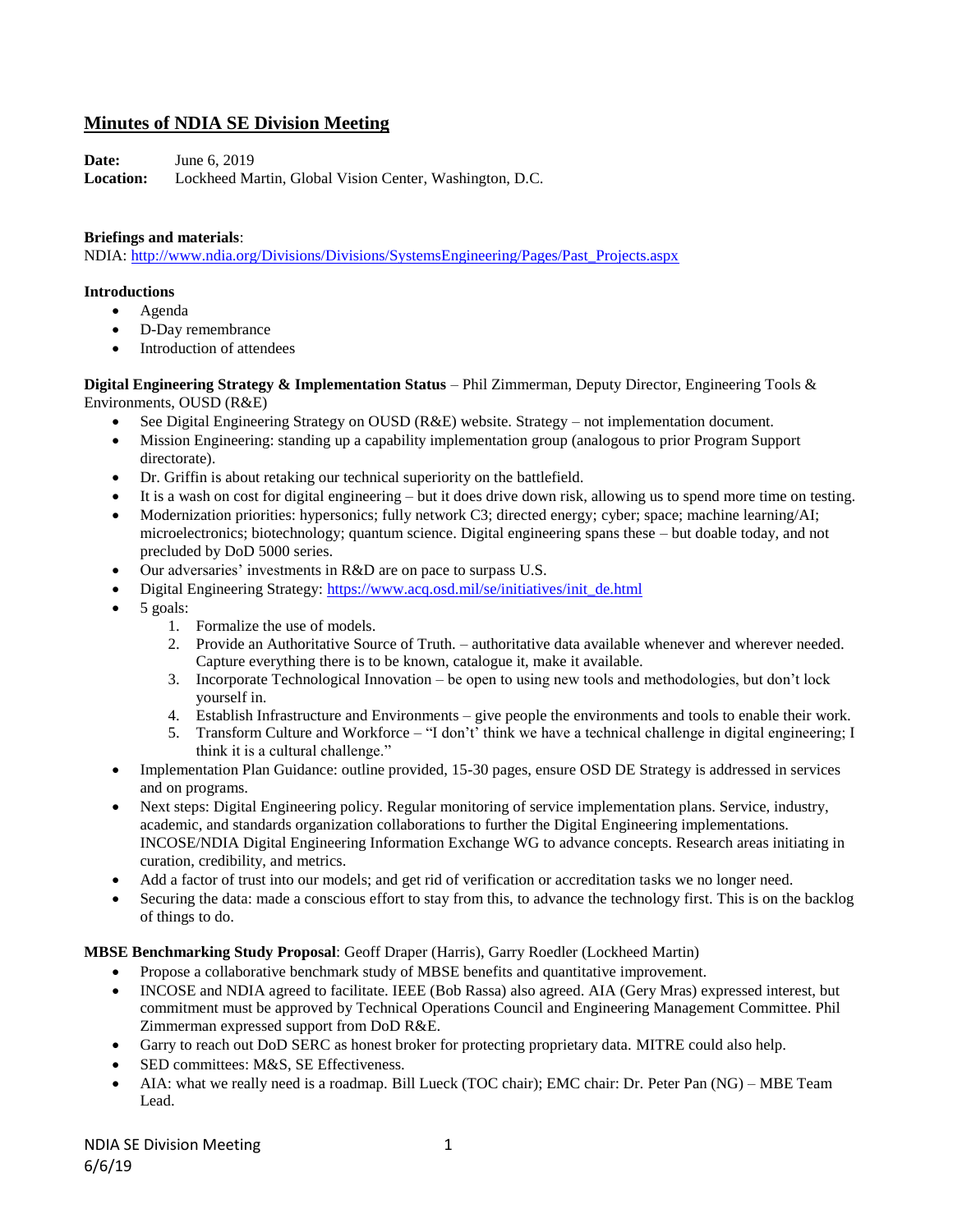Action: Garry Roedler and Geoff Draper to schedule a teleconference with key sponsors to plan the MBSE benchmarking study. Include INCOSE, NDIA, IEEE, AIA, MITRE, John Daly for OSD R&E M&S.

**AIA Overview**: Gery Mras, Director Lifecycle Management

- AIA Board of Governors Leadership: Bill Brown, Vice Chairman. Eric Fanning, President and CEO.
- Rusty Rentsch, VP, Technical Operations & Standards. Gery Mras, Director Lifecycle Management. Chris Carnahan, Standardization.
- TOC strategic initiatives: Model-Based Engineering. Product Sustainment & Support. High-quality supply chain system efficiency. Standards.
- EMC 2019 projects:
	- o Digital Transformation Whitepaper. Lifecycle Benefits of Collaborative MBSE Use for Early Requirements Development.
	- o AIA MBE Team Summary: what is the Digital Transformation roadmap?
		- Connected Digital Artifacts. Digital Culture Transformation. IP/Data Rights. Trusted V&V'd Digital Artifacts (Paul Embry, LM)
	- o AIA Rapid Response Network (RRN) Brenda Fukai-Allison, Boeing chemicals issues.
	- o Standardization roadmap: develop MBE transformation standards.
	- o Long Term Archiving and Retrieval (LOTAR)
	- o STEM major outreach. Rocketry Challenge. "Half the time, all you have to is help a kid believe." Project on pause – shift from bottoms-up to legislative approach.
	- o AIA Ecosystem Blockchain. A&D Consortium Value.
	- o Bob Scheurer NDIA/AIA Liaison.
- Observations:
	- o AIA/NDIA: good partnership.
	- o Sustainment: disconnect between industry, associations, and military readiness. (80% of cost)
	- o Concept: renting IP in a vending machine concept to sustain aircraft parts.
	- o Additive Manufacturing: a competitively sensitive emerging technology. Multiple industry sectors all with different goals. Dependency upon trusted machine and trusted process.
	- o Tools: industry should be driving the capabilities, not the tool vendors.

## **INCOSE Initiatives, projects, and Collaboration Opportunities**: Garry Roedler

- Value Streams: products, conferences, certification, membership
- Industry outreach: collaboration w/ industrty associations and domains.
- Technical program: over 50 WGs. Analytic enablers; application domains; process enablers; transformation enablers. POC: Technical Director. SMEs: POC Lin Yi (JPL).
- Key areas of interest: SE Vision 2025, evolving the discipline to keep up with change, doing things differently. Transformations: MBSE, digital engineering; SoS, Agile; product line engineering, etc.
- Future of System Engineering (FuSE) Bill Miller. SE Roadmap.
- Foundations: 15 SE Principles, 3 SE Hypotheses. Develop SEBoK articles. Broadened SE definition.
- Challenges of Digital Engineering: transform practice; data & artifacts; integration of models, across disciplines; response to change. Manage data as an asset, consistency, integrity.
- SE transformation, strategy, objectives, path forward.
- 2018 MBSE Survey: what's the uptake on MBSE? 661 responses, 27 countries, INCOSE/OMG, various domains. Significant uptake in architecture and requirement (front end).
- Digital Engineering Information Exchange (DEIX) WG: goal to establish a finite set of digital artifacts for exchange of digital information. Project: DEIX Primer; DEIX Model; Digital Viewpoint Model; DEIX Standards Framework.
- INCOSE/NAFIMS trifold, "What is Systems Modeling and Simulation?". Published on INCOSE website.
- MBSE Patterns WG: reconceptualizing SE, trusted shared model-based patterns.
- SysML V2: improve interoperability w/ other tools, visualization, ease of use.
- OPM: Object-Process Methodology. Dov Dori (MIT).
- SoS: security, data, regulation/standards; life cycle sustainment. SoS Primer launched at IS2018 (8 pages). Also an online video.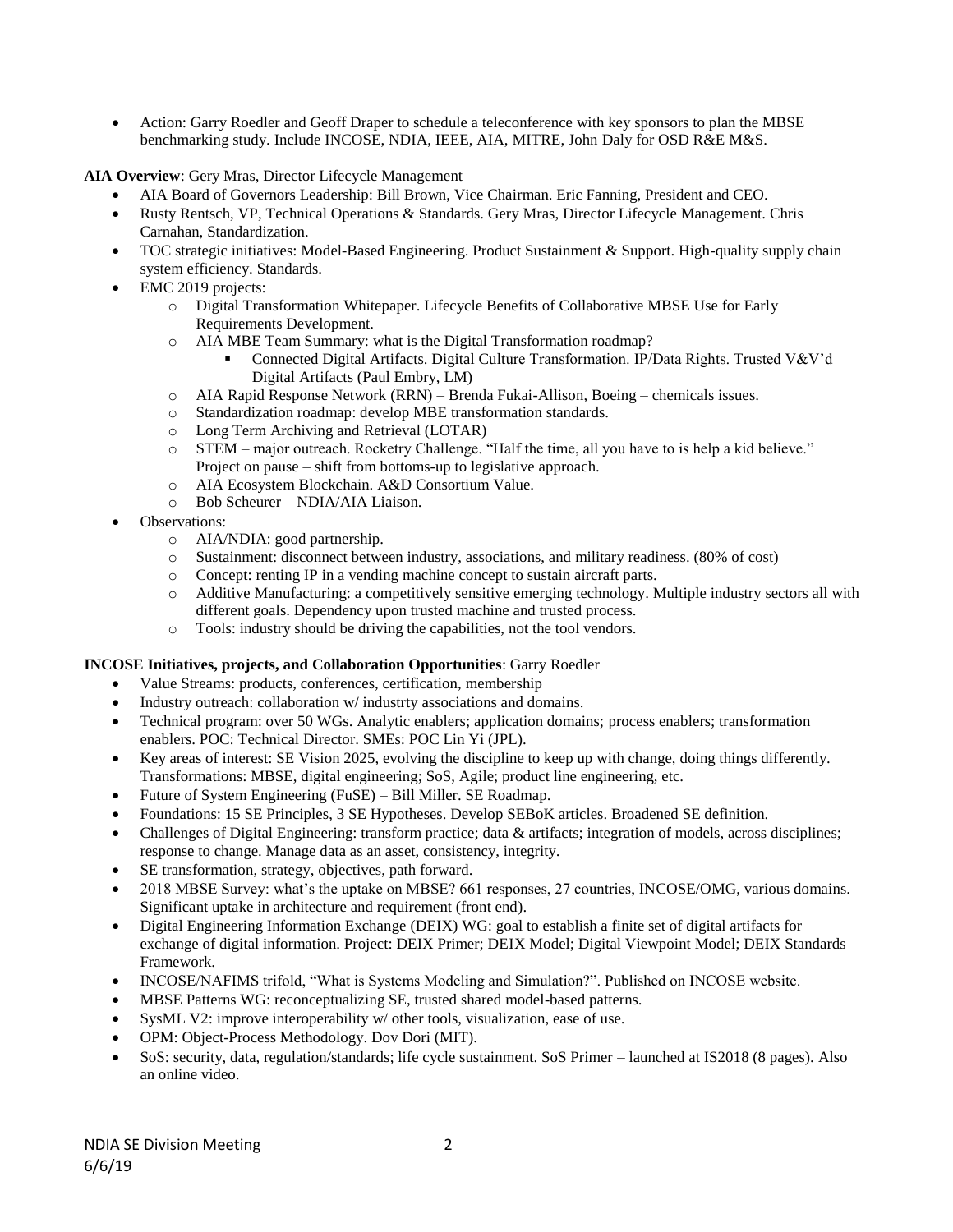- SE and SoSE Standards: 15288 and DoD extensions. SoSE: ISO/IEC/IEEE 21839 (life cycle stages), 21840 (SoS to set of systems), 21841 (taxonomies).
- GRCSE: graduate reference curriculum for SE.
- 2019 Professional Development Portal Plan quarterly incremental prototypes.
- SE Proficiency competency framework, Helix Atlas proficiency model.
- Events: IS Jul 22-25; IW 25-28 Jan; System Security Symposium 6-9 April 2020.
- Grand challenges: Sustainable Development Goals (SDGs)

**Critical Program Information (CPI) Guide Workshop**: Holly Dunlap (Raytheon), Geoff "Ninja" Donatelli (Raytheon)

- CPI: critical technology data in DoD programs. Workshop yesterday w/ Melissa Reed. How do we identify CPI? There were disagreements, as anticipated. All parties must protect it equally. Updated CPI definition in DODD 5200.39, May 2015.
- Develop a tailorable guide providing consistent process. First "CPI/LO/CLO Workbook", then "CPI Assessment and Identification Guide (CAIG)". Engagement from government and industry stakeholders, positive feedback.
- Process flow: C-CPI Identification > SSE Assessment. Use CPI definition to filter out other items not applicable. Document why something is CPI – and more importantly, why is something not CPI.
- DoD ATEA website will maintain latest versions, [https://at.dod.mil/.](https://at.dod.mil/) Updated by Raytheon and cabal. Classified tabs in the workbook.
- Recommend DSP endorse/issue Memo for CAIG and Workbook as best practice.

## **Conferences**:

- NDIA SE: 151 abstracts and counting (seeking 225+). Paper selection on Fri June 14. OSD supporting the conference; inviting Dr. Michael Griffin or Dr. Lisa Porter. Request we also engage A&S, e.g., Jeff Boleng.
- IEEE Systems Security Symposium with NDIA Systems Engineering Division. April 6-9, 2020.

## **Action Items**:

(See Division Action Item List for more detail

| ID      | <b>Description</b>                                                                                                           | <b>Responsible</b>                                             | <b>Status</b> | <b>Notes</b>                                                                                                                                                                                                                                                      |
|---------|------------------------------------------------------------------------------------------------------------------------------|----------------------------------------------------------------|---------------|-------------------------------------------------------------------------------------------------------------------------------------------------------------------------------------------------------------------------------------------------------------------|
| 2018-02 | SE gaps and issues for DHS                                                                                                   | Rassa, SEE,<br>T&E Division                                    | On-going      |                                                                                                                                                                                                                                                                   |
| 2018-06 | <b>INCOSE</b> and <b>NDIA SE Collaboration</b>                                                                               | Elm & Roedler                                                  | On-going      |                                                                                                                                                                                                                                                                   |
| 2018-07 | Push for more interdivisional activity                                                                                       | Serna, Rassa,<br>Elm                                           | On-going      |                                                                                                                                                                                                                                                                   |
| 2018-12 | Plan an Autonomous Systems and SE<br>challenges workshop (reach out to NASA<br>Armstrong, FAA)                               | Serna, T&E<br>Division, Ed<br>Kraft, Roedler,<br>Robotics Div. | <b>OBE</b>    | 10-Apr: On hold for further evaluation                                                                                                                                                                                                                            |
| 2019-01 | Develop a response to the USAF (Col.<br>Abbott) request for help with Virtual<br><b>Technical Reviews</b>                    | Schreiber                                                      | Open          | 03-Jun: JPE contacted Rick Ulrich (abbot)<br>replacement), who acknowledged continuing<br>interest. JPE requested PoC for coordination.<br>Awaiting response<br>10-Apr: Discussed with committee 09-Apr.<br>Drafting response for approval                        |
| 2019-02 | Develop a response to the USAF (Col.)<br>Abbott) request for help with developing the Gelosh<br><b>Engineering Workforce</b> |                                                                | Open          | 03-Jun: JPE contacted Rick Ulrich (abbot)<br>replacement), who acknowledged continuing<br>interest. JPE requested PoC for coordination.<br>Awaiting response<br>10-Apr: Don G. awaiting response from gov't<br>PoCs                                               |
| 2019-04 | Develop a response to USN (Michael)<br>Doctor) request for an affordability<br>workshop                                      | Henry                                                          | Closed        | 07-Jun: JPE provided info to USN. Michael<br>Doctor will review and specify future action, if<br>needed.<br>10-Apr: SH to provide a summary of prior NDIA<br>affordability workshop results and white paper to<br>USN Determine if additional follow-up is needed |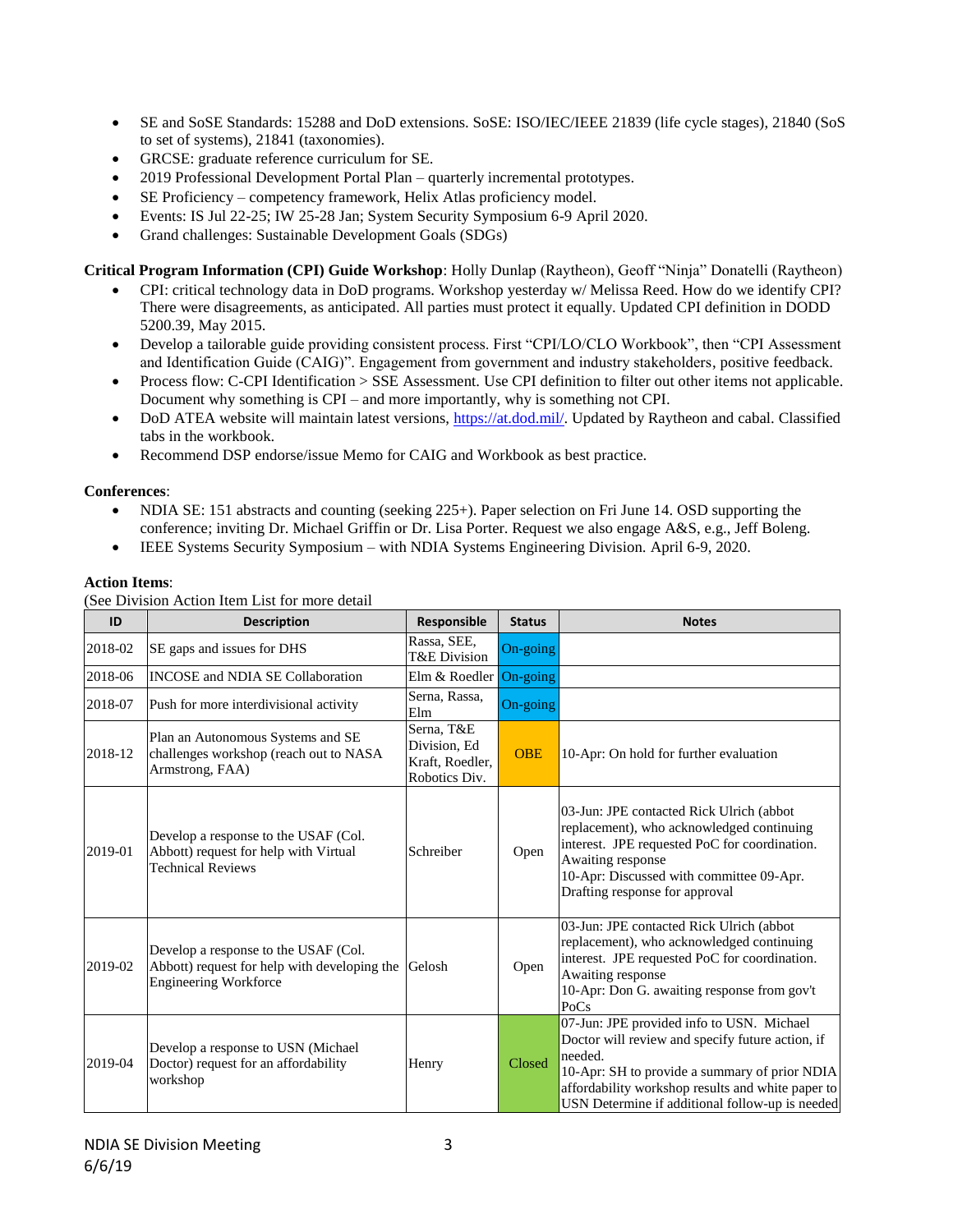| 2019-05 | Develop a response to JFAC (Tom Hurt)<br>request for SwA workshop(s)                                                                                                                     | Nidiffer / Daly      | Open   | 10-Apr: On hold pending discussions with Tom<br>Hurt                                   |
|---------|------------------------------------------------------------------------------------------------------------------------------------------------------------------------------------------|----------------------|--------|----------------------------------------------------------------------------------------|
| 2019-09 | Work with NDIA HQ to advance NDIA file<br>sharing and remote conferencing services                                                                                                       | Elm                  | Closed |                                                                                        |
| 2019-10 | Architecture Committee to engage with<br>Dwayne Hynes to plan on-going<br>collaboration between S&ME Division and<br><b>Acquisition Intelligence Requirements Task</b><br>Force          | Scheurer             | Open   |                                                                                        |
| 2019-11 | Modeling & Simulation Committee to<br>engage with Dwayne Hynes to plan on-going<br>collaboration between S&ME Division and<br><b>Acquisition Intelligence Requirements Task</b><br>Force | Schreiber            | Open   |                                                                                        |
| 2019-12 | Provide a written concept to Dona for<br>socialization through R&E addressing the<br>idea of an periodic NDIA-hosted SE forum<br>on technology topics of interest.                       | Elm, Daly,<br>Dunlap | Open   |                                                                                        |
| 2019-13 | Develop a proposal on a study, workshop, or<br>benchmarking to quantify the benefits/ROI<br>for DevOps and MBSE. Brief concept at<br>next NDIA meeting June '19.                         | Draper               | Closed | 06-Jun: GD presented proposal at Div meeting.<br>GD/GR will meet for initial planning. |
| 2019-14 | Consider M&S topics for NDIA SED<br>meeting (model-based acquisition virtual<br>technical reviews and source selection).                                                                 | Elm                  | Open   |                                                                                        |

- AI 2018-12: Plan an "Autonomous Systems and SE Challenges" Workshop
	- o No apparent sponsor for this activity.
	- o Close AI as OBE
- AI 2019-01: Develop a response to the USAF (Col. Abbott) request for help with Virtual Technical Reviews
	- o Rick Ulrich SAF/AQRE is acting replacement for Col. Abbott
	- o Elm contacted Ulrich, requested PoC to sponsor and coordinate this response; awaiting response
- AI 2019-02: Develop a response to the USAF (Col. Abbott) request for help with developing the Engineering **Workforce** 
	- o Rick Ulrich SAF/AQRE is acting replacement for Col. Abbott
	- o Elm contacted Ulrich, requested PoC to sponsor and coordinate this response; awaiting response
	- AI 2019-04: Develop a response to USN (Michael Doctor) request for an affordability workshop
		- o Steve Henry provided a summary of prior NDIA affordability workshop results and white paper to USN.
		- o Joe Elm confirmed satisfaction of need with Michael Doctor
		- o Close AI
- AI 2019-09: Work with NDIA HQ to advance NDIA file sharing and remote conferencing services o NDIA rolling out NDIA CONNECT. SE Division will beta-test; Close AI
- AI 2019-13: Develop a proposal on a study, workshop, or benchmarking to quantify the benefits/ROI for DevOps and MBSE. Brief concept at next NDIA meeting June '19.
	- o Geoff presented proposal at this meeting. Geoff and Garry will meet to initiate planning; Close AI

## **Committee Reports**:

- Architecture: MOSA, architectures, architecting.
- Automatic Test: Pat Griffin. Issue: LabView default password, security hole.
- ESOH: Karen Gill. MIL-STD-882E, ESOH definition affected by OSD reorg, working with A&S to ensure coverage. Integrating ESOH into digital engineering.
- SSE: Holly Dunlap (Raytheon). SSE committee meeting this afternoon. CPI workshop 6/5/19. AF SSE Acquisition Guidance v1.4 – delivered comments to USAF. Cyber Secure & Resilient Approaches for Feature Based Variation Management (SSE in Product Line Management). DOD CIO Cyber Workforce Management (transitioning to 8140 DCWF lexicon for cyber work; assessing industry impact). MOSA support to Architecture committee. Verbal – non-attribution engineering focused discussion on DFARS 7012 – overflow of protection requirements.